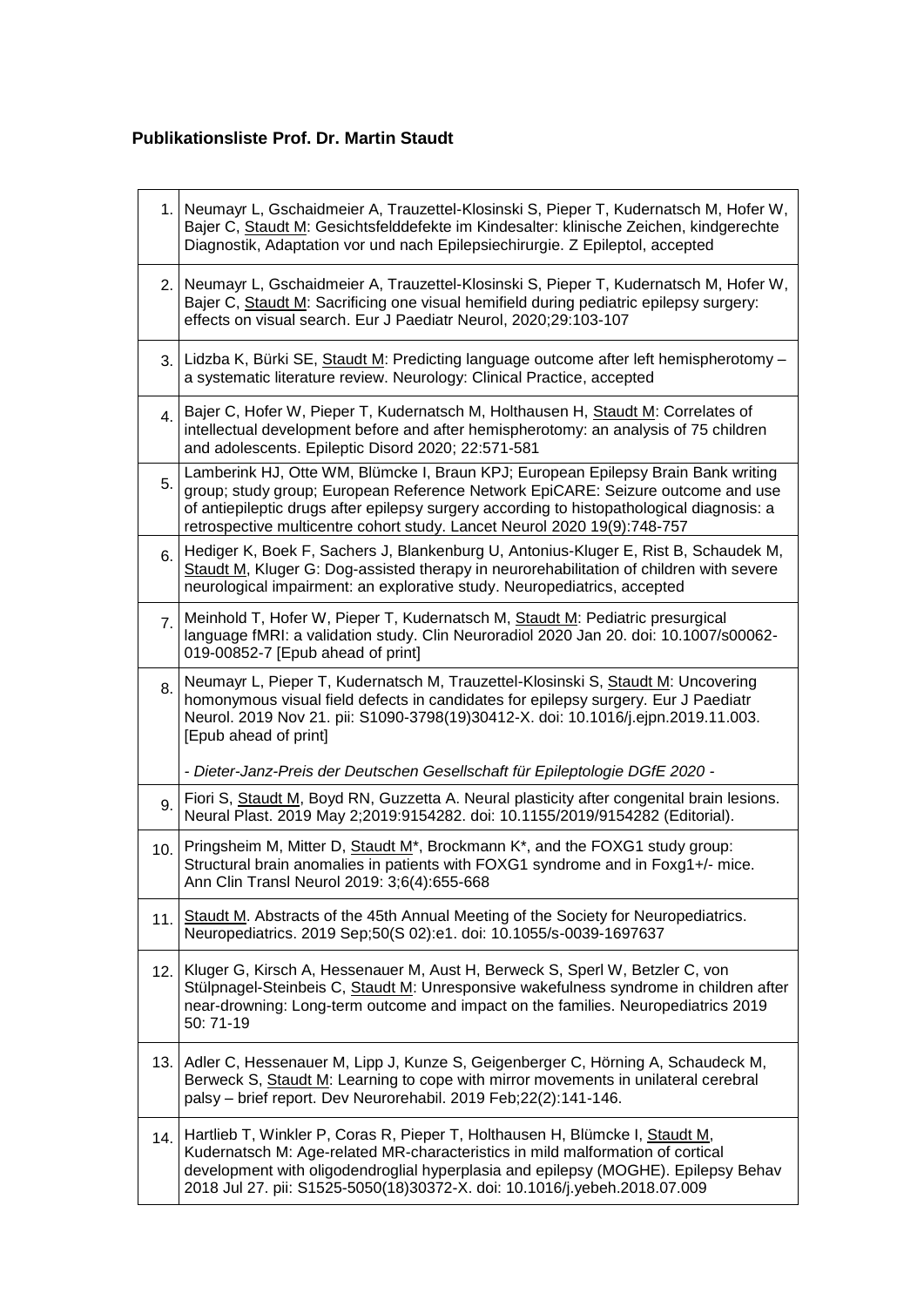| 15.  | Ivanov I, Kuester S, MacKeben M, Krumm A, Haaga M, Staudt M, Cordey A, Gehrlich C,<br>Martus P, Trauzettel-Klosinski S: Effects of visual search training in children with<br>hemianopia. PLoS One 2018; 18; 13(7)                                                                                                                                                                                                                                                                                                                                                                      |
|------|-----------------------------------------------------------------------------------------------------------------------------------------------------------------------------------------------------------------------------------------------------------------------------------------------------------------------------------------------------------------------------------------------------------------------------------------------------------------------------------------------------------------------------------------------------------------------------------------|
|      | 16. Bierhals T, Korenke GC, Baethmann M, Marin LL, Staudt M, Kutsche K: Novel DCC<br>mutations in congenital mirror movements and evaluation of disease-associated<br>missense variants. Eur J Med Gen 2018; 61(6):329-334                                                                                                                                                                                                                                                                                                                                                              |
| 17.  | Haaga M, Trauzettel-Klosinski S, Krumm A, Ivanov I, Küster S, Cordey A, Gehrlich C,<br>Staudt M: Homonymous visual field defects in children and adolescents: Etiologies,<br>topographies and everyday problems. Neuropediatrics 2018;49(2):142-149                                                                                                                                                                                                                                                                                                                                     |
| 18.  | Surges R, Alber M, Bast T, Baier H, Bien C, Borggräfe I, Bösebeck Frank, Brandl U,<br>Hamer H, Hethey Sven, Holtkamp M, Jacobs J, Kellinghaus C, Kerling F, Knake S,<br>Kunze A, Kurlemann G, Laufs H, Lerche H, Mayer T, Möddel G, Neubauer B, Noachtar<br>S, Panzer A, Podewils F, Polster T, Rona S, Rosenow F, Schmitz B, Schulze-Bonhage<br>A, Spiczak S, Staudt M, Steinhoff B, Stephani U, Stodieck S, Straub H-B, Strzelczyk A,<br>Wellmer J, Elger, C: Aufgaben und Struktur moderner Epilepsiezentren in Deutschland.<br>Aktuelle Neurologie 2017, DOI: 10.1055/s-0043-115381 |
|      | 19. Lidzba K, Küpper H, Kluger G, Staudt M: The time window for successful right-<br>hemispheric language reorganization in children. Eur J Paed Neurol 2017, 21:715-721                                                                                                                                                                                                                                                                                                                                                                                                                |
| 20.  | Krägeloh-Mann I, Lidzba K, Pavlova M, Wilke M, Staudt M: Plasticity during early brain<br>development is determined by ontogenetic potential. Neuropediatrics 2017;48:66-71<br>[Review]                                                                                                                                                                                                                                                                                                                                                                                                 |
| 21.  | Dittrich S, Kluger G, Herberhold T, Hess K, Neuhann T, Berweck S, Staudt M: Dopamin-<br>responsive Dystonie - wichtige Differentialdiagnose der Cerebralparese. Neuropädiatrie<br>in Klinik und Praxis, 2017                                                                                                                                                                                                                                                                                                                                                                            |
| 22.  | Lidzba K, de Haan B, Wilke M, Krägeloh-Mann I, Staudt M: Lesion characteristics driving<br>right-hemispheric language reorganization in congenital left-hemispheric brain damage.<br>Brain and Language, 173 (2017) 1-9                                                                                                                                                                                                                                                                                                                                                                 |
| 23.  | Breitweg I, Steinbeis C, Pieper T, Lidzba K, Holthausen H, Staudt M*, Kluger G*: Early<br>seizures predict the development of epilepsy in children and adolescents with stroke.<br>Eur J Paed Neurol 2017; 2: 465-467                                                                                                                                                                                                                                                                                                                                                                   |
| 24.  | Staudt M: Should mirror movements modify therapeutic strategies for unilateral spastic<br>cerebral palsy? Dev Med Child Neurol [Comment], 2017; 59: 114-115                                                                                                                                                                                                                                                                                                                                                                                                                             |
| 25.  | Küpper H, Kudernatsch M, Pieper T, Groeschel S, Tournier JD, Raffelt D, Winkler P,<br>Holthausen H, Staudt M: Predicting hand function after hemidisconnection: a study on<br>102 patients. Brain 2016, 139: 2456-2468                                                                                                                                                                                                                                                                                                                                                                  |
| 26.  | Staudt M, Gordon AM: Combining rTMS and CIMT: a "one-size-fits-all" treatment for<br>congenital hemiparesis? Neurology 2016; 86: 1652-1654 (editorial)                                                                                                                                                                                                                                                                                                                                                                                                                                  |
| 27.1 | Staudt M, Berweck S: Kommentar I zum Fall: "Kleinkind nach schwerer Verletzung des<br>Zentralnervensystems: Rehabilitation oder Behandlungsabbruch?". Ethik in der Medizin,<br>2016, DOI 10.1007/s00481-015-0382-4                                                                                                                                                                                                                                                                                                                                                                      |
| 28.  | von Stülpnagel C, Winkler P, Koch J, Zeches-Kansy C, Schöttler-Glas A, Wolf G, Niller<br>HH, Staudt M, Kluger G, Rostasy K: MR imaging and clinical findings of eleven children<br>with tick-borne encephalitis- and review of the literature. Eur J Paediatr Neurol. 2015<br>Nov 9. pii: S1090-3798(15)00182-8. doi: 10.1016/j.ejpn.2015.10.008                                                                                                                                                                                                                                        |
| 29.  | Klingels K, Jaspers E, Staudt M, Guzzetta A, Mailleux L, Ortibus E, Feys H: Do mirror<br>movements relate to hand function and timing of the brain lesion in children with<br>unilateral cerebral palsy? Dev Med Child Neurol. 2015 Dec 8. [Epub ahead of print]                                                                                                                                                                                                                                                                                                                        |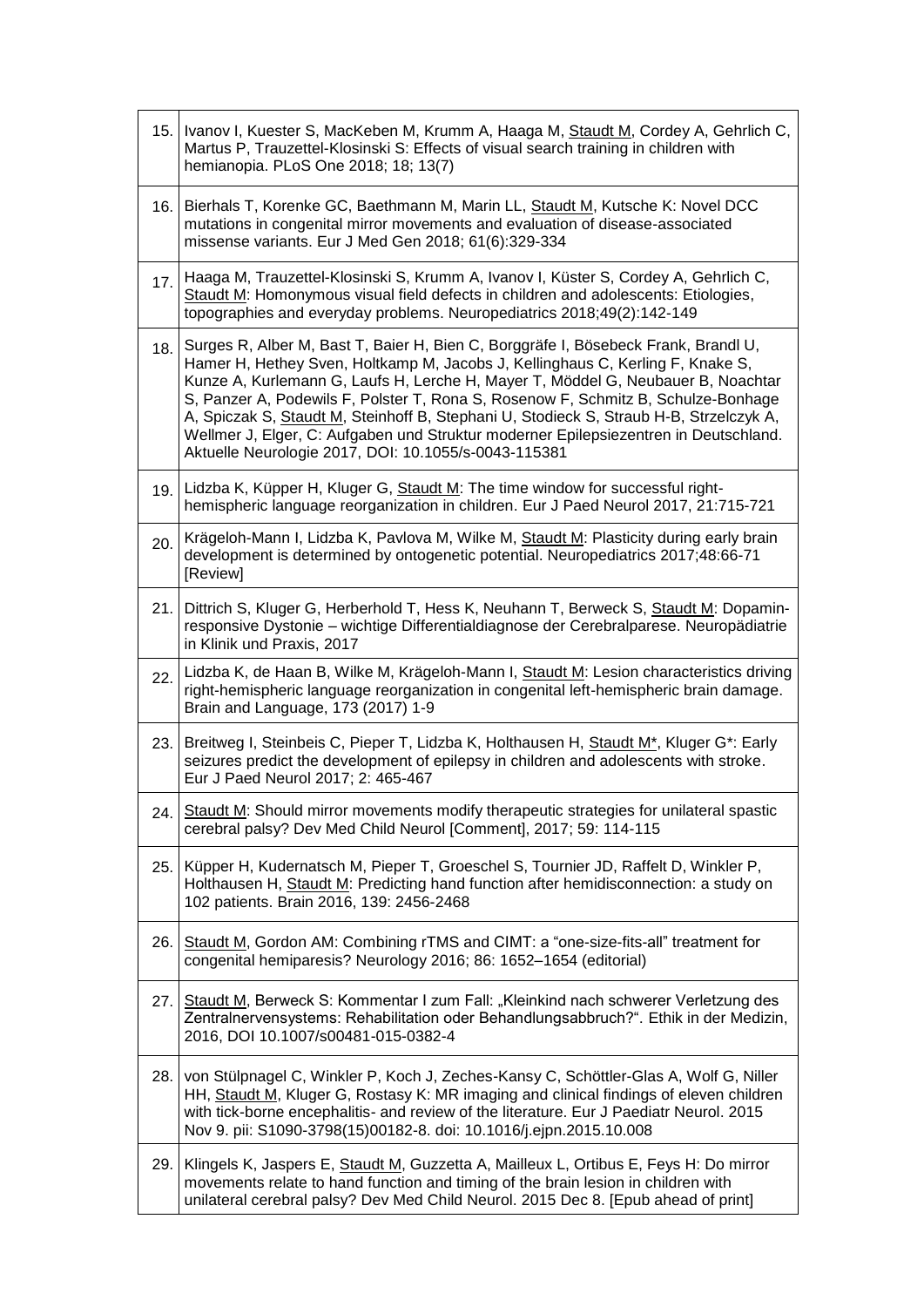| 30. | Máté A, Lidzba K, Hauser TK, Staudt M, Wilke M: A "one size fits all" approach to<br>language fMRI: Increasing specificity and applicability by adding a self-paced<br>component. Exp Brain Res. 2015 Oct 29.                                                                                                                        |
|-----|--------------------------------------------------------------------------------------------------------------------------------------------------------------------------------------------------------------------------------------------------------------------------------------------------------------------------------------|
|     | 31. Fiori S, Staudt M, Pannek K, Borghetti D, Biagi L, Scelfo D, Rose SE, Tosetti M, Cioni G,<br>Guzzetta A: Is one motor cortex enough for two hands? Dev Med Child Neurol 2015, 57,<br>10: 977-980                                                                                                                                 |
|     | 32. Adler C, Berweck S, Lidzba K, Becher T, Staudt M: Mirror movements in unilateral<br>spastic cerebral palsy: Specific negative impact on bimanual activities of daily living. Eur<br>J Paed Neurol 2015, 19(5):504-509                                                                                                            |
|     | 33. Biró A, Stephani U, Tarallo T, Bast T, Schlachter K, Fleger M, Kurlemann G, Fiedler B,<br>Leiz S, Nikanorova M, Wolff M, Müller A, Selch C, Staudt M, Kluger G: Effectiveness<br>and tolerability of perampanel in children and adolescents with refractory epilepsies -<br>first experiences. Neuropediatrics 2015;46(2):110-6. |
| 34. | Stülpnagel C, Funke C, Haberl C, Hörtnagel K, Jüngling J, Weber YG, Staudt M, Kluger<br>G: SYNGAP1 mutation in focal and generalized epilepsy: a literature overview and a<br>case report with special aspects of the EEG. Neuropediatrics 2015 Aug;46(4):287-91                                                                     |
| 35. | Staudt M. Neuropediatrics and the 40th annual meeting of the society for<br>neuropediatrics. Neuropediatrics 2014 Aug; 45(4): 205 [Editorial]                                                                                                                                                                                        |
| 36. | Sprinz A, Baethmann M, Heinen F, Staudt M, Kieslich M. Syllabus Neuropädiatrie 2.0 -<br>Strukturen, Qualität und Perspektiven der ambulanten, stationären und rehabilitativen<br>Versorgung - Teil 3. Neuropediatrics. 2014; 45: 266-272                                                                                             |
| 37. | Beer S, Hartlieb T, Müller A, Granel M, Staudt M: Aspiration in Children and Adolescents<br>with Neurogenic Dysphagia: Comparison of Clinical Judgment and Fiberoptic<br>Endoscopic Evaluation of Swallowing. Neuropediatrics 2014; 45: 402-5                                                                                        |
| 38. | Sprinz A, Baethmann M, Heinen F, Staudt M, Kieslich M. Syllabus Neuropädiatrie 2.0 -<br>Strukturen, Qualität und Perspektiven der ambulanten, stationären und rehabilitativen<br>Versorgung - Teil 2. Neuropediatrics. 2014 Jun;45(3):201-4.                                                                                         |
| 39. | Juenger H, Koerte IK, Muehlmann M, Mayinger M, Mall V, Krägeloh-Mann I, Shenton<br>ME, Berweck S, Heinen F*, Staudt M*: Microstructure of transcallosal motor fibers<br>reflects type of cortical (re-)organization in congenital hemiparesis. Eur J Paediatr<br>Neurol 18 (2014) 691-697                                            |
| 40. | Sprinz A, Baethmann M, Heinen F, Staudt M, Kieslich M. Syllabus Neuropädiatrie 2.0 -<br>Strukturen, Qualität und Perspektiven der ambulanten, stationären und rehabilitativen<br>Versorgung - Teil 1. Neuropediatrics. 2014 Jun; 45(3): 133-136                                                                                      |
| 41. | Adler C, Rauchenzauner M, Staudt M, Berweck S: Activities of daily living in children<br>with hemiparesis: Influence of cognitive abilities and motor competence on quality of<br>performance. Neuropediatrics 2014; 45(6):341-5.                                                                                                    |
| 42. | Staudt M, Berweck S: Is constraint-induced movement therapy harmful in unilateral<br>spastic cerebral palsy with ipsilateral cortico-spinal projections? Dev Med Child Neurol,<br>2014; 56(3) [comment]                                                                                                                              |
| 43. | Juenger H, Kuhnke N, Braun C, Ummenhofer F, Wilke M, Walther M, Koerte I,<br>Delvendahl I, Berweck S, Mall V, Staudt M: Two types of exercise-induced<br>neuroplasticity in congenital hemiparesis: a TMS, fMRI and MEG study. Dev Med Child<br>Neurol 2013, 55(10): 941-951                                                         |
| 44. | Pascoal T, Paglioli E, Palmini A, Menezes R, Staudt M: Immediate improvement of<br>motor function after epilepsy surgery in congenital hemiparesis. Epilepsia. 2013; 54(8):<br>e109-111                                                                                                                                              |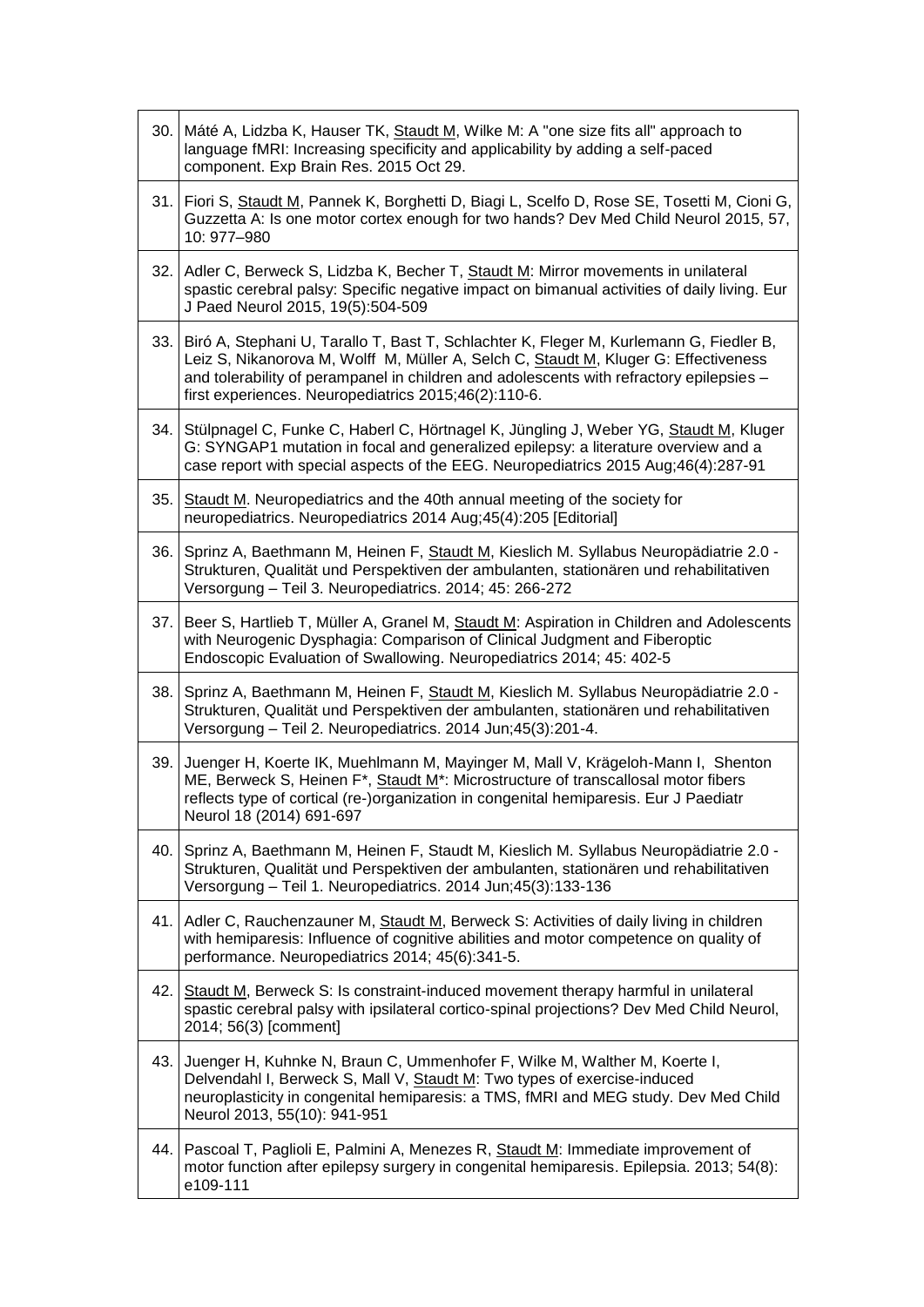|     | 45. Kluger G, Koehler U, Neuhann TM, Pieper T, Staudt M, von Stülpnagel C: Generalized<br>epilepsy in two patients with 5p duplication. Neuropediatrics 2013 ;44(4): 225-229                                                                      |
|-----|---------------------------------------------------------------------------------------------------------------------------------------------------------------------------------------------------------------------------------------------------|
| 46. | van der Kolk N, Boshuisen K, van Empelen R, Koudijs S, Staudt M, van Rijen P, van<br>Nieuwenhuizen O, Braun K: Etiology-specific differences in motor function after<br>hemispherectomy. Epilepsy Res 2013 Feb; 103(2-3): 221-30                  |
| 47. | Zsoter A, Staudt M, Wilke M: Identification of successful clinical fMRI sessions in<br>children: an objective approach. Neuropediatrics 2012; 43: 249-57                                                                                          |
|     | 48. Zsoter A, Pieper T, Kudernatsch M, Wilke M, Staudt M: Predicting hand function after<br>hemispherotomy: TMS versus fMRI in hemispheric polymicrogyria. Epilepsia<br>2012,53(6):e98-e101                                                       |
|     | 49. Lotte J, Haberland E, Neubauer B, Staudt M, Kluger G: Bromide in patients with<br>SCN1A-mutations manifesting as Dravet syndrome and its borderline variants.<br>Neuropediatrics 2012 Feb; 43(1): 17-21                                       |
| 50. | Von Stülpnagel C, Coppola G, Striano P, Müller A, Staudt M, Kluger G: First long-term<br>experience with the orphan drug rufinamide in children with myoclonic astatic epilepsy<br>(Doose syndrome). Eur J Paediatr Neurol. 2012 Sep;16(5):459-63 |
| 51. | Papadelis C, Leonardelli E, Staudt M, Braun C. Can magnetoencephalography track the<br>afferent information flow along white matter thalamo-cortical fibers? Neuroimage 2012<br>Apr 2;60(2):1092-105                                              |
| 52. | Dinomais M, Gröschel S, Wilke M, Staudt M, Krägeloh-Mann I: Relationship between<br>functional connectivity and sensory impairment: red flag, or red herring? Hum Brain Map<br>2012 Mar; 33(3): 628-38                                            |
| 53. | Lidzba K, Staudt M, Zieske F, Schwilling E, Ackermann H: Prestroke/poststroke fMRI in<br>aphasia: Perilesional hemodynamic activation and language recovery. Neurology<br>2012;78: 289-91                                                         |
|     | 54. Zsoter A, Berweck S, Kluger G, Staudt M: Neurologische Frührehabilitation bei Kindern<br>und Jugendlichen. Monatsschr Kinderheilk, (2011) 159: 634-641 [on request by editor]                                                                 |
| 55. | Müller A, Boor R, Coppola G, Striano P, Dahlin M, von Stülpnagel C, Staudt M, Kluger<br>G: Low long-term efficacy and tolerability of add-on Rufinamide in patients with Dravet<br>syndrome. Epilepsy & Behavior 2011; 21: 282-284                |
| 56. | Von Stülpnagel C, Leichsenring M, Müller A, Staudt M, Kluger G: Refractory Focal<br>Epilepsy in a Patient with Methylmalonic Aciduria: Case Report on Positive and Long-<br>lasting Effect of Rufinamide. Neuropediatrics, 2011; 42: 71-73        |
| 57. | Juenger H, DeHaan B, Krägeloh-Mann I, Staudt M, Karnath HO: Early determination of<br>somatosensory cortex in the human brain. Cerebr Cortex 2011;21(8):1827-31                                                                                   |
|     | - Desitin-Jungforscherpreis der Deutschen Gesellschaft für Neuropädiatrie 2011-                                                                                                                                                                   |
| 58. | Wilke M, Pieper T, Lindner K, Dushe T, Staudt M, Grodd W, Holthausen H, Krägeloh-<br>Mann I: Clinical functional MRI of the language domain in children with epilepsy. Hum<br>Brain Mapp 32:1882-1893 (2011)                                      |
| 59. | Staudt M: Reorganization after pre- and perinatal brain lesions. Journal of Anatomy;<br>Special Edition: Development of the Neocortex. 217(4):469-474 (2010) [invited review]                                                                     |
| 60. | Staudt M: Brain plasticity following early life brain injury: Insights from neuroimaging.<br>Seminars in Perinatology, Special Issue: Recent advances in neuroimaging of the<br>newborn. 34:87-92 (2010) [invited review]                         |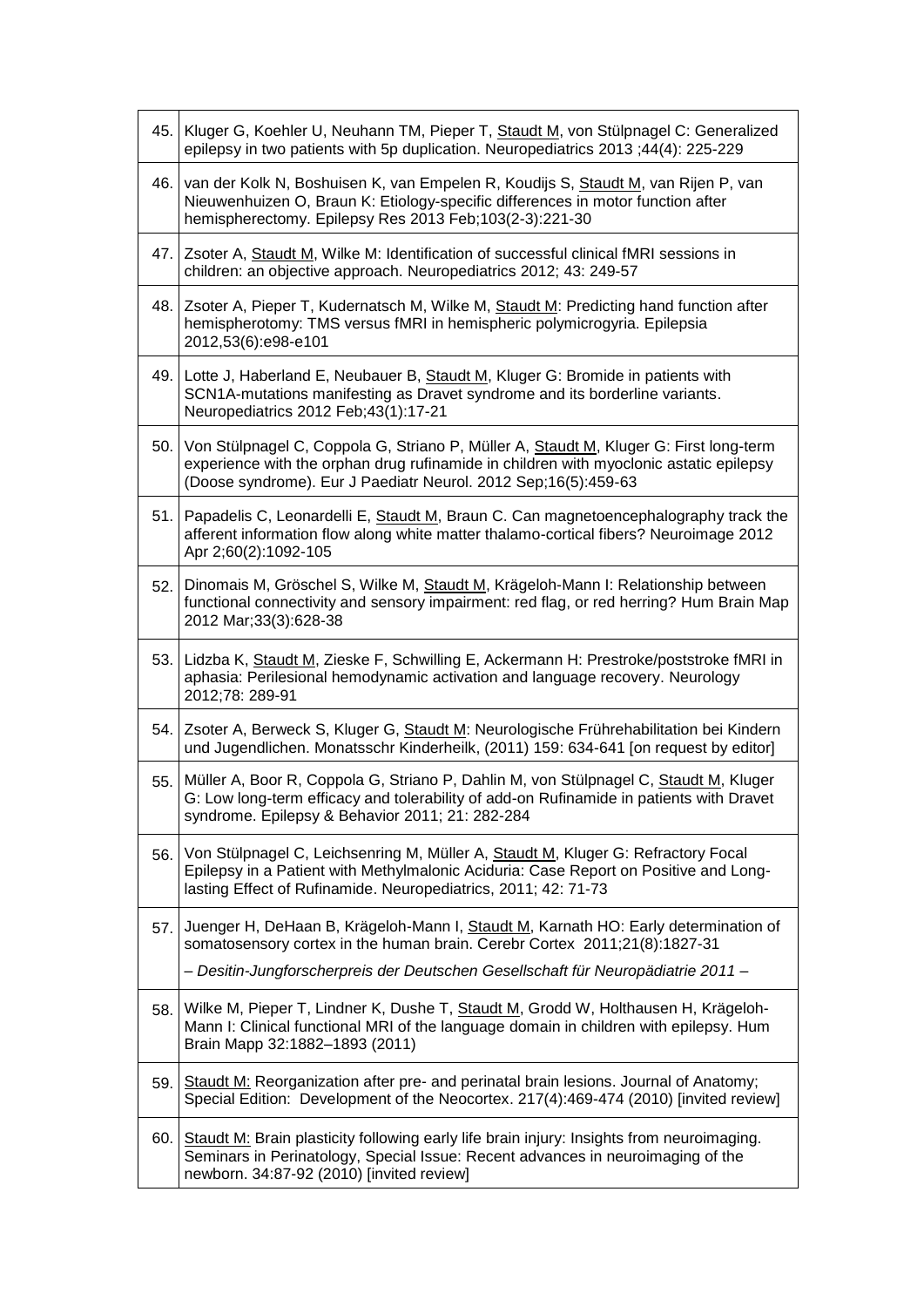| 61. | Staudt M: The role of transcranial magnetic stimulation in the characterization of<br>congenital hemiparesis. Dev Med Child Neurol 2010; 52(2):113-4. [Comment]                                                                                                                                                                                                                                                                                   |
|-----|---------------------------------------------------------------------------------------------------------------------------------------------------------------------------------------------------------------------------------------------------------------------------------------------------------------------------------------------------------------------------------------------------------------------------------------------------|
| 62. | Belardinelli P, Ciancetta L, Staudt M, Pizzella V, Londei A, Birbaumer N, Romani GL,<br>Braun C. Motor control in young patients with unilateral brain lesions: an MEG study.<br>Cogn Process. 2009 Sep;10 Suppl 2:S185-8.                                                                                                                                                                                                                        |
|     | 63. Juenger H, Ressel V, Braun C, Ernemann U, Schuhmann M, Krägeloh-Mann I, Staudt<br>M: Misleading fMRI mapping of the cortical hand representation in a 4-year-old boy with<br>arteriovenous malformation of the central region. J Neurosurg Pediatr. 2009; 4(4):333-8                                                                                                                                                                          |
| 64. | Juenger H, Kumar V, Grodd W, Staudt M, Krägeloh-Mann I: Preserved crossed<br>corticospinal tract and hand function despite extensive brain maldevelopment. Pediatr<br>Neurol 2009;41(5):388-9                                                                                                                                                                                                                                                     |
| 65. | Wilke M, Staudt M: Does damage to somatosensory circuits underlie motor impairment<br>in cerebral palsy? Dev Med Child Neurol 2009; 51: 686-687 [Comment]                                                                                                                                                                                                                                                                                         |
| 66. | Walther M, Juenger H, Kuhnke N, Wilke M, Brodbeck V, Berweck S, Staudt M, Mall V:<br>Motor cortex plasticity in ischemic perinatal stroke: a transcranial magnetic stimulation<br>and functional MRI study. Pediatr Neurol 2009;41:171-178                                                                                                                                                                                                        |
| 67. | Lidzba K, Wilke M, Staudt M, Krägeloh-Mann I: Early plasticity versus early vulnerability:<br>the problem of heterogeneous lesion types. Brain 2009;132(Pt 10):e128 [letter]                                                                                                                                                                                                                                                                      |
| 68. | Wilke M, Staudt M, Juenger H, Grodd W, Braun C, Krägeloh-Mann I: Somatosensory<br>system in two types of motor reorganization in congenital hemiparesis: topography &<br>function. Hum Brain Map, 2009; 30: 776-788                                                                                                                                                                                                                               |
| 69. | Lotze M, Sauseng P, Staudt M: Functional relevance of ipsilateral motor activation in<br>congenital hemiparesis as tested by fMRI-navigated TMS. Exp Neurol 2009;217:440-3                                                                                                                                                                                                                                                                        |
|     | 70. Kuchař L, Ledvinová J, Hřebíček M, Myšková H, Dvořáková L, Berná L, Chrastina P,<br>Asfaw B, Elleder M, Petermöller M, Mayrhofer H, Staudt M, Krägeloh-Mann I, Paton BC,<br>Harzer K: Prosaposin deficiency and saposin B deficiency (activator-deficient<br>metachromatic leukodystrophy); report on two patients detected by analysis of urinary<br>sphingolipids and carrying novel PSAP gene mutations. Am J Med Gen 2009;149: 613-<br>21 |
|     | 71. Juenger H, Grodd W, Krägeloh-Mann I, Staudt M: (Re-)organization of basal ganglia in<br>congenital hemiparesis with ipsilateral cortico-spinal projections. Neuropediatrics<br>2008;39: 252-8                                                                                                                                                                                                                                                 |
|     | 72. Lidzba K, Staudt M: Development and (re)organization of language after early brain<br>lesions: Capacities and limitation of early brain plasticity. Brain Lang. 2008; 106:165-6<br>[Editorial]                                                                                                                                                                                                                                                |
| 73. | Kuhnke N, Juenger H, Walther M, Berweck S, Mall V, Staudt M: Do individuals with<br>congenital hemiparesis and ipsilateral cortico-spinal projections to the paretic hand<br>respond differently to Constraint-Induced Movement Therapy? Dev Med Child Neurol,<br>2008; 50:898-903                                                                                                                                                                |
|     | 74. Staudt M, Ticini LF, Grodd W, Krägeloh-Mann I: Functional topography of early<br>periventricular brain lesions in relation to cytoarchitectonic probabilistic maps. Brain<br>Lang 2008; 106:177-83.                                                                                                                                                                                                                                           |
|     | 75. Staudt M: (Re-)Organisation des sich entwickelnden Gehirns nach periventrikulären<br>Läsionen. Neuropaediatrie 2008;7: 16-21 [on request by editor]                                                                                                                                                                                                                                                                                           |
|     | 76. Lidzba K, Wilke M, Staudt M, Krägeloh-Mann I. Grodd W: Reorganization of the cerebro-<br>cerebellar network of language production in patients with congenital left-hemispheric<br>brain lesions. Brain Lang 2008 Sep;106(3):204-10                                                                                                                                                                                                           |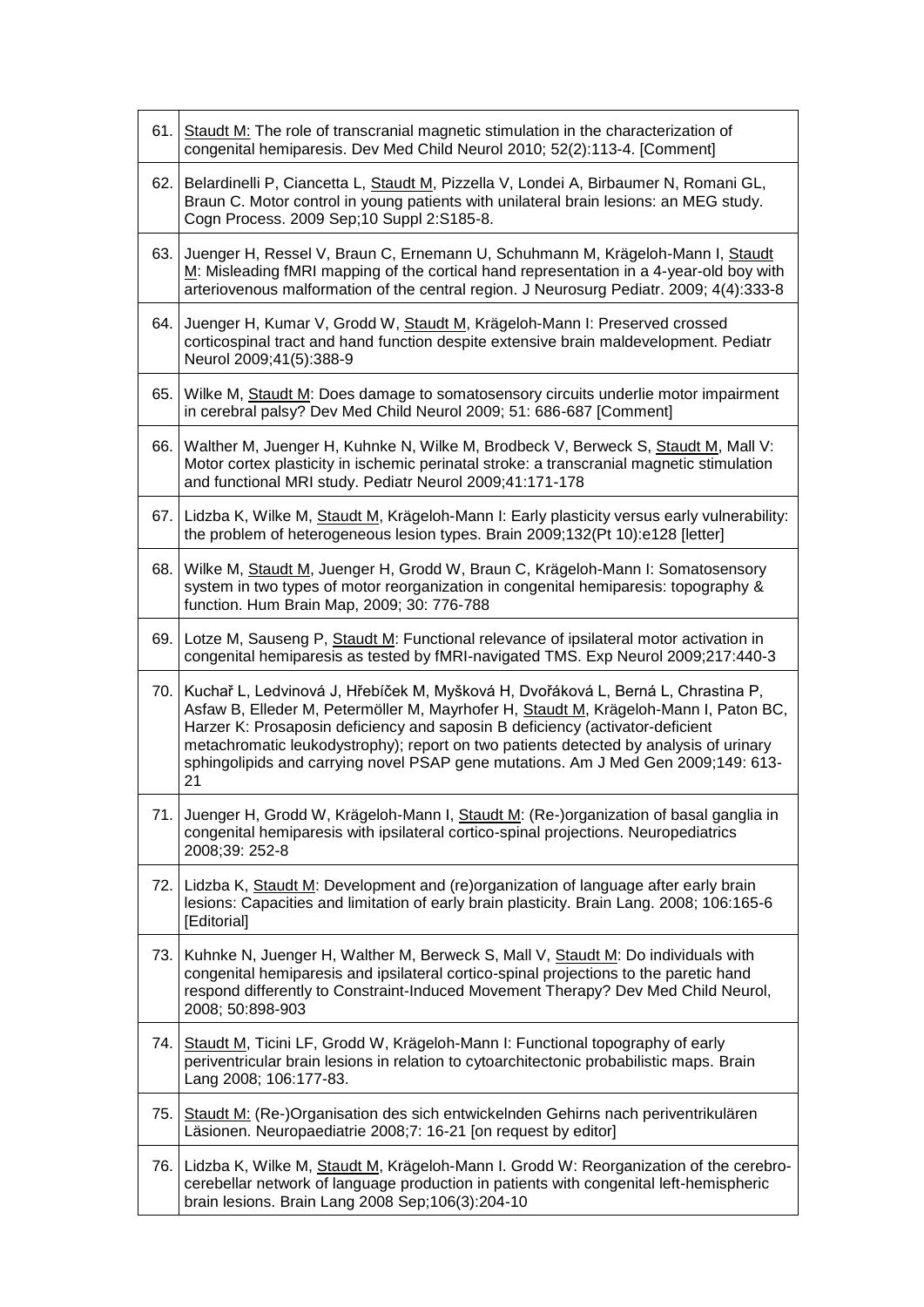|     | 77. Berweck S, Walther M, Brodbeck V, Wagner N, Koerte I, Henschel V, Juenger H, Staudt<br>M <sup>*</sup> , Mall V <sup>*</sup> : Abnormal motor cortex excitability in congenital stroke. Pediatr Research,<br>2008; 63: 84-88.                                                 |
|-----|----------------------------------------------------------------------------------------------------------------------------------------------------------------------------------------------------------------------------------------------------------------------------------|
| 78. | Juenger H, Linder-Lucht M, Walther M, Berweck S, Mall V, Staudt M: Cortical<br>neuromodulation by Constraint-Induced Movement Therapy in congenital hemiparesis -<br>an fMRI study. Neuropediatrics 2007;38:130-136                                                              |
| 79. | Staudt M: Sensomotorische Reorganisation bei kongenitaler Hemiparese.<br>Kinderärztliche Praxis 78, 266-270 (2007) Nr. 5 [on request by editor]                                                                                                                                  |
| 80. | Staudt M: (Re-)Organisation sensomotorischer und sprachlicher Funktionen nach<br>periventrikulärer Läsionen. J. Neurol. Neurochir. Psychiatr. 2007; 8 (4): 7-9 [on request<br>by editor]                                                                                         |
| 81. | Staudt M: (Re-)organization of the developing human brain following periventricular<br>white matter lesions. Neurosci Biobehav R 31 (2007) 1150-1156                                                                                                                             |
| 82. | Belardinelli P, Ciancetta L, Staudt M, Pizzella V, Londei A, Birbaumer N, Romani GL,<br>Braun C: Cerebro-muscular and cerebro-cerebral coherence in patients with pre- and<br>perinatally acquired unilateral periventricular brain lesions. Neuroimage 37 (2007) 1301-<br>1314. |
| 83. | Staudt M: Reorganization of the developing human brain after early lesions. Dev Med<br>Child Neurol 2007; 49(8): 564 [Comment]                                                                                                                                                   |
| 84. | Braun C, Staudt M, Schmitt C, Preissl H, Birbaumer N, Gerloff C: Crossed cortico-spinal<br>motor control after capsular stroke. Eur J Neurosci 25, 2935-2945, 2007                                                                                                               |
| 85. | Staudt M: Untersuchungen zur Plastizität des kindlichen Gehirns: Methodische<br>Grundlagen. Monatsschr Kinderheilk 155: 518-522, 2007 [on request by editor]                                                                                                                     |
| 86. | Guzzetta A, Staudt M, Petacchi E, Ehlers J, Erb M, Wilke M, Krägeloh-Mann I, Cioni G:<br>Brain representation of active and passive hand movements in children. Pediatric<br>Research 61, 4 (2007): 485-490                                                                      |
| 87. | Staudt M, Braun C, Gerloff C, Erb M, Grodd W, Krägeloh-Mann I: Developing somato-<br>sensory projections bypass periventricular brain lesions. Neurology 2006;67: 522-525                                                                                                        |
|     | 88. Lidzba K, Staudt M, Wilke M, Grodd W, Krägeloh-Mann I. Lesion-induced_right<br>hemispheric language and organization of non-verbal functions. Neuroreport 17, 929-<br>933 (2006)                                                                                             |
| 89. | Wilke M, Lidzba K, Staudt M, Buchenau K, Grodd W, Krägeloh-Mann I: An fMRI task<br>battery for assessing hemispheric language dominance in children. Neurolmage 32,400-<br>410 (2006)                                                                                            |
| 90. | Staudt M, Erb M, Braun C, Gerloff C, Grodd G, Krägeloh-Mann I: Extensive perlesional<br>connectivity in congenital hemiparesis. Neurology 66: 771 (2006)                                                                                                                         |
| 91. | Gerloff C, Braun C, Staudt M, Li Hegner Y, Dichgans J, Krägeloh-Mann I: Coherent<br>corticomuscular oscillations originate from primary motor cortex: evidence from patients<br>with early brain lesions. Hum Brain Mapp 2006; 27: 789-798.                                      |
|     | 92. Lidzba K, Staudt M, Wilke M, Krägeloh-Mann I: Visuospatial deficits in patients with early<br>left-hemispheric lesions and functional reorganization of language: Consequence of<br>lesion or reorganization? Neuropsychologia 44 (2006): 1088-1094                          |
|     | 93. Wilke M, Lidzba K, Staudt M, Buchenau K, Grodd W, Krägeloh-Mann I: Comprehensive<br>language mapping in children, using fMRI: what's missing, counts. Neuroreport 16, 91<br>919 (2005)                                                                                       |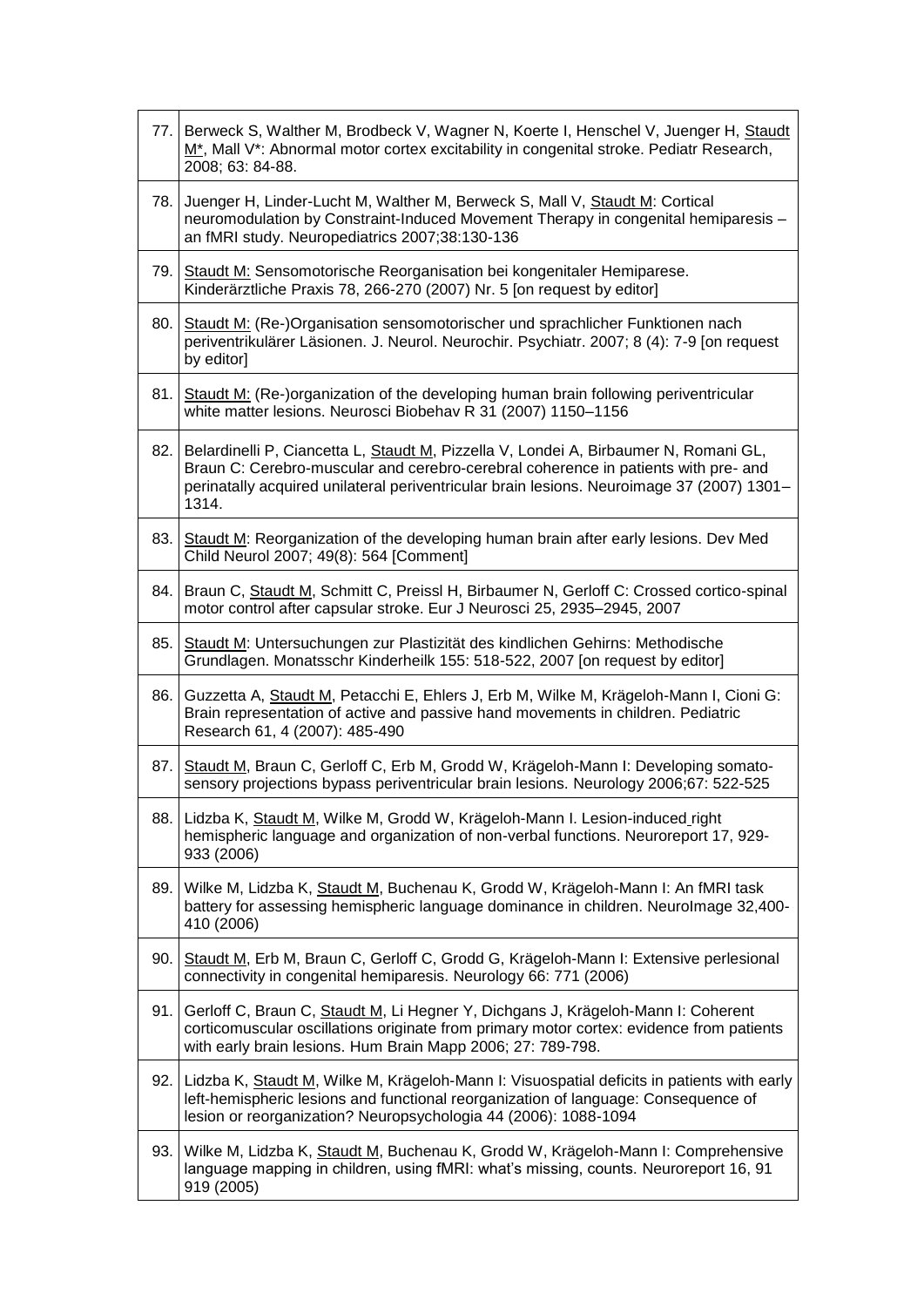|      | 94. Staudt M, Krägeloh-Mann I, Grodd W: Ipsilateral cortico-spinal pathways in congenital<br>hemiparesis on routine MRI. Pediatr Neurol 32/1 (2005): 37-39                                                                                                           |
|------|----------------------------------------------------------------------------------------------------------------------------------------------------------------------------------------------------------------------------------------------------------------------|
| 95.  | Pavlova M, Sokolov A, Staudt M, Marconato F, Birbaumer N, Krägeloh-Mann I:<br>Recruitment of periventricular parietal regions in processing cluttered point-light<br>biological motion. Cerebral Cortex 15: 594-601 (2005)                                           |
| 96.  | Staudt M, Gerloff C, Grodd W, Holthausen H, Niemann G, Krägeloh-Mann:<br>Reorganization in congenital hemiparesis acquired at different gestational ages. Ann<br>Neurol, 56 (2004): 854-863                                                                          |
|      | - Gayle G. Arnold Award for Excellence in the Care of Children with Cerebral Palsy<br>der American Academy for Cerebral Palsy and Developmental Medicine AACPDM-                                                                                                     |
| 97.  | Staudt M, Krägeloh-Mann I, Holthausen H, Gerloff C, Grodd W: Searching for motor<br>functions in dysgenic cortex: a clinical TMS and fMRI study. J Neurosurg Pediatrics, 101<br>$(2004): 69-77$                                                                      |
| 98.  | Staudt M, Pavlova M, Böhm S, Grodd W, Krägeloh-Mann I: Pyramidal tract damage<br>correlates with motor dysfunction in bilateral periventricular leukomalacia.<br>Neuropediatrics 34 (2003): 182-188                                                                  |
| 99.  | Staudt M: Nicht-invasives Mapping motorischer Kortexareale mittels transkranieller<br>Magnetstimulation und funktioneller Magnetresonanztomographie bei neuro-<br>pädiatrischen Fragestellungen. Neuropädiatrie 2 (2003): 51-56 [on request by editor]               |
|      | 100. Pavlova M, Staudt M, Sokolov A, Birbaumer N, Krägeloh-Mann I: Perception and<br>production of biological motion in patients with early periventricular lesions. Brain 126<br>(2003): 692-701                                                                    |
| 101. | Staudt M, Grodd W, Gerloff C, Erb M, Stitz J, Krägeloh-Mann I: Two types of ipsilateral<br>reorganization in congenital hemiparesis: a TMS and fMRI study. Brain 125(2002):2222-<br>37                                                                               |
|      | - Desitin-Jungforscherpreis der Deutschen Gesellschaft für Neuropädiatrie 2003-                                                                                                                                                                                      |
| 102. | Staudt M, Lidzba K, Grodd W, Wildgruber D, Erb M, Krägeloh-Mann I: Right hemispheric<br>organization of language following early left-sided brain lesions: Functional MRI<br>topography. Neurolmage 16 (2002): 954-967                                               |
| 103. | Krägeloh-Mann I, Helber A, Mader I, Staudt M, Wolff M, Groenendaal F, DeVries L:<br>Bilateral lesions of thalamus and basal ganglia: origin and outcome. Dev Med Child<br>Neurol 44 (2002): 477-84                                                                   |
|      | 104. Staudt M, Pieper T, Grodd W, Winkler P, Holthausen H, Krägeloh-Mann I: Functional<br>MRI in a 6-year-old boy with unilateral cortical malformation: concordant representation<br>of both hands in the unaffected hemisphere. Neuropediatrics 32 (2001): 159-161 |
| 105. | Staudt M, Grodd W, Niemann G, Wildgruber D, Erb M, Krägeloh-Mann I: Early left<br>periventricular brain lesions induce right hemispheric organization of speech. Neurology<br>57 (2001): 122-125                                                                     |
|      | - Alois-Kornmüller-Preis der Deutschen Gesellschaft für Klinische Neurophysiologie -                                                                                                                                                                                 |
| 106. | Staudt M, Niemann G, Grodd W, Krägeloh-Mann I: The pyramidal tract in congenital<br>hemiparesis - relationship between morphology and function in periventricular lesions.<br>Neuropediatrics 31 (2000): 257-264                                                     |
| 107. | Staudt M, Krägeloh-Mann I, Grodd W: Die normale Myelinisierung des kindlichen<br>Gehirns in der MRT - eine Metaanalyse. Fortschr Röntgenstr 172 (2000): 802-811                                                                                                      |
| 108. | Kitzlinger R, Schropp C, Staudt F, Braitinger S, Bise K, Staudt M: MR-Tomographie bei<br>Kindern mit kongenitaler Hemiplegie. Monatsschr Kinderheilk 148 (2000): 357-361                                                                                             |